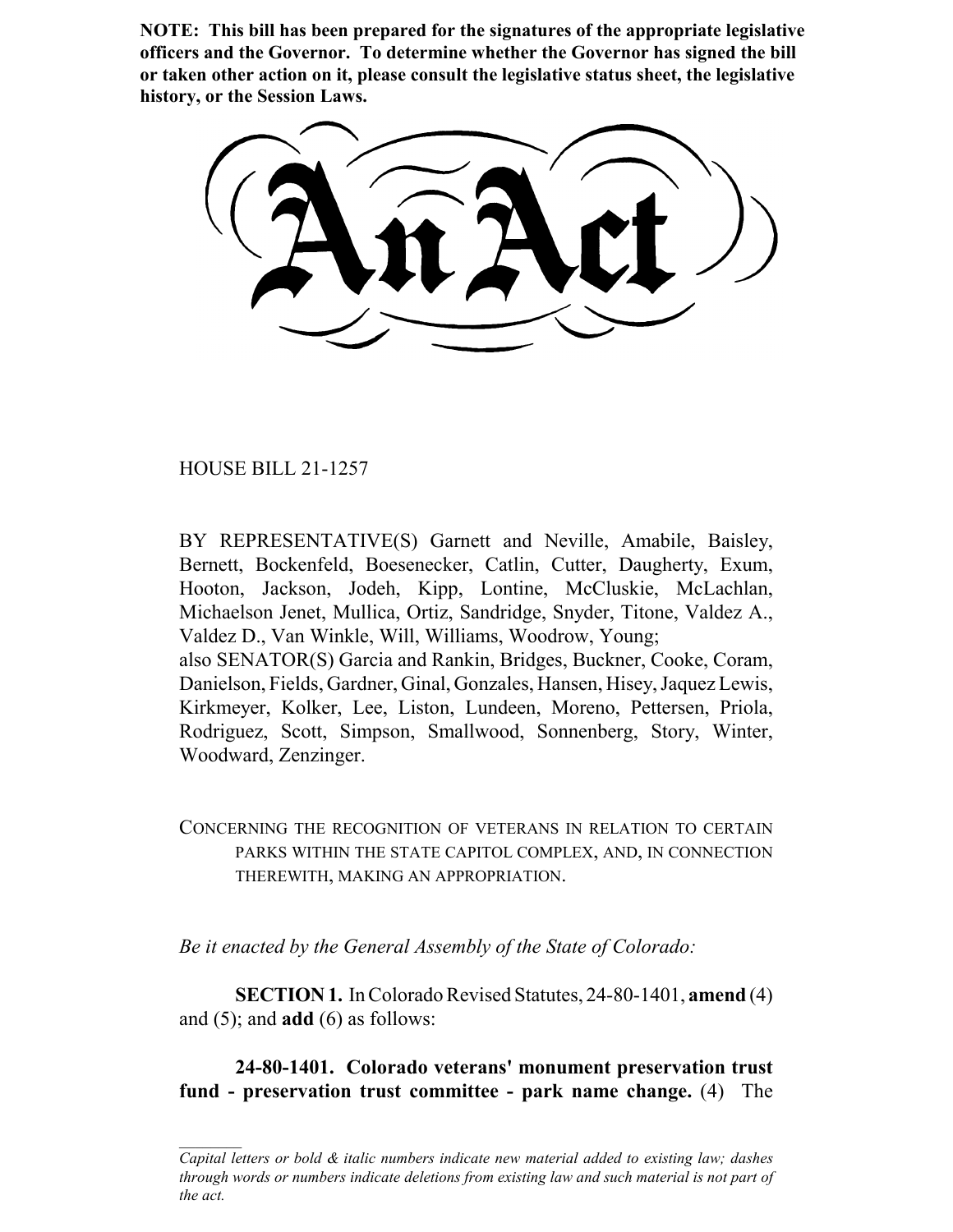preservation trust committee shall have discretion in determining the amount of funds to allocate from the trust fund to meet the purposes of this part 14; except that only the interest derived from the principal in the trust fund may be expended by the preservation trust committee. All gifts, grants, and donations received by the department of personnel pursuant to subsection (5) of this section shall be credited to the trust fund and retained as principal in the trust fund. All interest earned on the investment of moneys MONEY in the fund shall be continuously appropriated to the department of personnel for allocation to the preservation trust committee. The preservation trust committee shall determine annually how much of the interest generated from the principal in the trust fund will be spent and shall determine and approve what types of maintenance and repair work will be performed for the purposes of maintaining, enhancing, and repairing the Colorado veterans' monument and any fallen heroes memorials in Lincoln VETERANS' MEMORIAL park in Denver, Colorado, and for maintaining Lincoln VETERANS' MEMORIAL park. The principal of the trust fund and any unappropriated interest earned on the principal of the trust fund at the close of any fiscal year shall remain in the trust fund and shall not be transferred to or revert to the general fund.

(5) The department of personnel is authorized to receive gifts, grants, and donations from private or public sources for the trust fund. Such gifts, grants, and donations, together with any other moneys MONEY appropriated or transferred by the general assembly, shall be transmitted to the state treasurer who shall credit the same to the trust fund. Moneys MONEY in the trust fund shall be used for maintaining and enhancing the Colorado veterans' monument and Lincoln VETERANS' MEMORIAL park, but shall not be used to supplant existing appropriations for maintenance of the monument or Lincoln VETERANS' MEMORIAL park. For purposes of section 20 of article X of the state constitution, any donations received for the trust fund shall not be included in state fiscal year spending.

(6) ON AND AFTER MAY 31, 2021, THE PARKS PREVIOUSLY KNOWN AS "LINCOLN PARK" AND "LIBERTY PARK", BOUNDED BY LINCOLN ON THE EAST, BROADWAY ON THE WEST, FOURTEENTH AVENUE ON THE SOUTH, AND COLFAX AVENUE ON THE NORTH, SHALL BE COLLECTIVELY KNOWN AS "LINCOLN VETERANS' MEMORIAL PARK".

**SECTION 2. Appropriation.** For the 2021-22 state fiscal year, \$10,000 is appropriated to the department of personnel for use by the

## PAGE 2-HOUSE BILL 21-1257